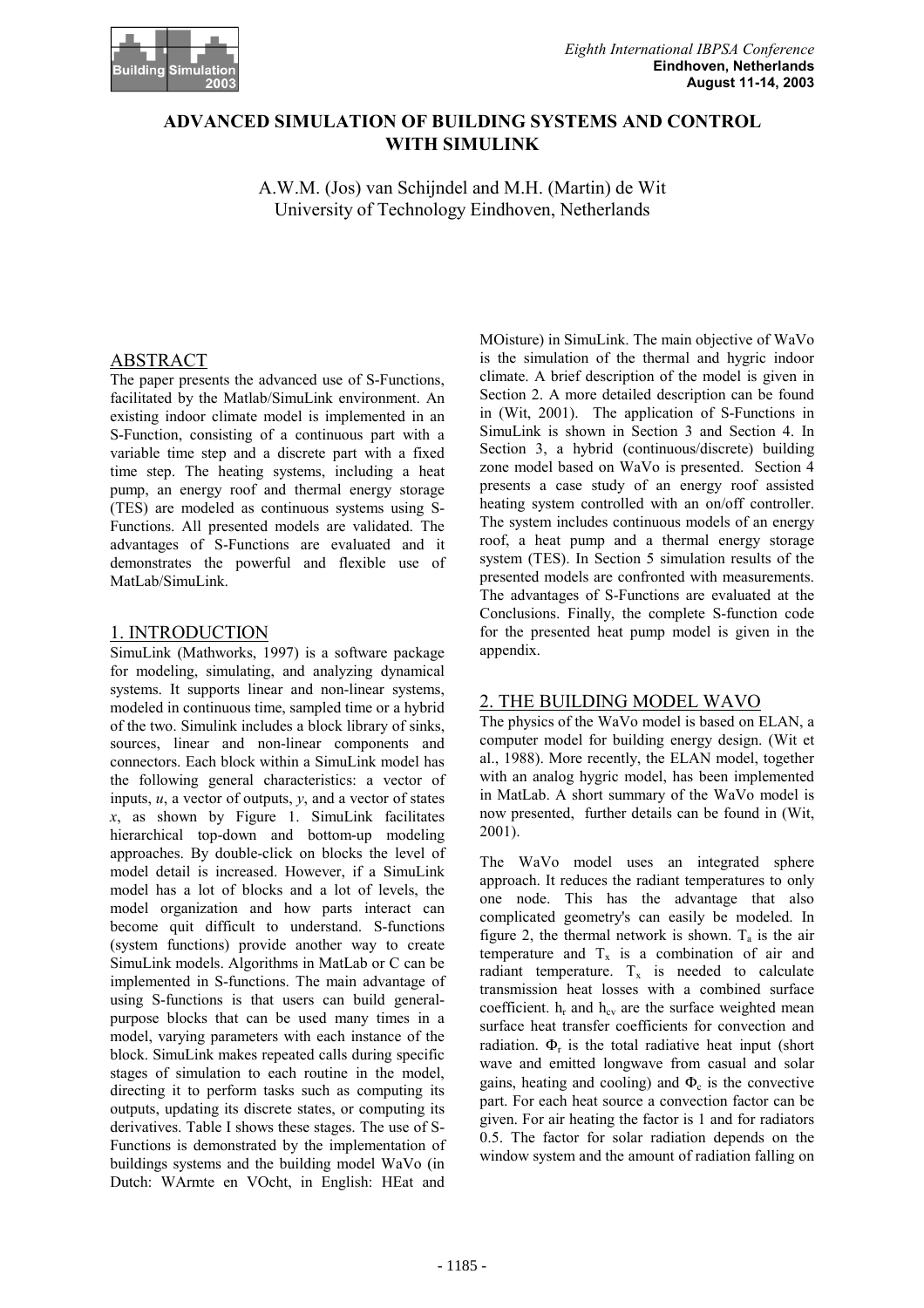furniture.  $C_a$  is the heat capacity of the air.  $L_{xa}$  is a coupling coefficient (Wit et al., 1988):

$$
L_{xa} = A_t h_{cv} \left( 1 + \frac{h_{cv}}{h_r} \right)
$$
 (1)

 $\Phi_{ab}$  is the heat loss by air entering the zone with an air temperature  $T_b$ .  $A_t$  is the total area. In case of ventilation T<sub>b</sub> is the outdoor air temperature.  $\Phi_{xy}$  is transmission heat loss through the envelope part y. For external envelope parts  $T_v$  is the sol-air temperature for the particular construction including the effect of atmospheric radiation.

The thermal properties of the wall and the surface coefficients are considered as constants, so the system of equations is linear. For this system the heat flow entering the room can be seen as a superposition of two heat flows: one resulting from  $T_y$  with  $T_x=0$ and one from  $T_x$  with  $T_y=0$ . The next equations are valid in the frequency domain:

$$
\Phi_x = -\Phi_{xx} + \Phi_{yx} = -Y_x T_x + Y_{xy} (T_y - T_x) \n\Phi_y = \Phi_{yy} + \Phi_{yx} = Y_y T_y + Y_{xy} (T_y - T_x)
$$
\n(2)

The heat flow  $(\Phi_{vx})$  caused by the temperature difference  $\Delta T_{vx}$  is modeled with a fixed time step (1) hour) and response factors. For  $t = t_n$ :

$$
\Phi_{yx}(t_n) = L_{yx} \Delta T_{yx}(t_n) + \Delta \Phi_{yx}(t_n)
$$
\n
$$
\Delta \Phi_{yx}(t_n) = a_1 \Delta T_{yx}(t_{n-1}) + a_2 \Delta T_{yx}(t_{n-2}) + b_1 \Delta \Phi_{yx}(t_{n-1}) + b_2 \Delta \Phi_{yx}(t_{n-2})
$$
\n(3)

The next equation for the U-value of the wall is valid:

$$
A_{xy}U_{xy} = L_{xy} + (a_1 + a_2)/(1 - b_1 - b_2)
$$
 (4)

For glazing, thermal mass is neglected:

$$
L_{yx} = A_{\text{glazing}} U_{\text{glazing}} \quad (a_1 = a_2 = b_1 = b_2 = 0) \tag{5}
$$

The heat flow in a heavy construction is more stationary than in a lightweight construction. In such case  $L_{vx}$  will be close to zero. In the model  $L_{vx}$  is a conductance (so continuous) and  $\Delta \Phi_{vx}$  are discrete values to be calculated from previous time steps. For adiabatic envelope parts  $\Phi_{yx} = 0$ . In the frequency domain, the heat flow  $\Phi_{xx}$  from all the envelope parts of a room can be added:

$$
\Phi_{xx}(tot) = -T_x \Sigma Y_x.
$$
 (6)

The admittance for a particular frequency can be represented by a network of a thermal resistance  $(1/L_x)$  and capacitance  $(C_x)$  because the phase shift of  $Y_x$  can never be larger than  $\pi/2$ . To cover the relevant set of frequencies (period 1 to 24 hours) two parallel branches of such a network are used giving the correct admittance's for cyclic variations with a period of 24 hours and of 1 hour. This means that the heat flow  $\Phi_{xx}$ (tot) is modeled with a second order differential equation. For air from outside the room with temperature T<sub>b</sub> a loss coefficient L<sub>v</sub> ( $\rho_a c_p q_v$ ) is introduced. The model is summarized in figure 3.

In a similar way a model for the air humidity is made. Only vapor transport is modeled, the hygroscopic curve is linearized between RH 20% and 80%. The vapor permeability is assumed to be constant. The main differences are: a) there is only one room node (the vapor pressure) and b) the moisture storage in walls and furniture, carpets etc is dependent on the relative humidity and temperature.

The WaVo model has been subjected to the ASHRAE test (ASHRAE, 2001) with satisfactory results. For further details, see Table II.

### 3. THE WAVO MODEL IN SIMULINK

A major recent improvement is the development of a WaVo model in SimuLink. The model consists of a continuous part with a variable time step and a discrete part with a time step of one hour. For the HVAC installation and the room response on indoor climatic variations a continuous model is used (see figure 3). For the external climate variations a discrete model is used. The main advantages of this numeric hybrid approach are:

- a) The dynamics of the building systems where small time scales play an important role (for example on/off switching) are accurately simulated.
- b) The model becomes time efficient as the discrete part uses 1-hour time steps. A yearly based simulation takes 5 minutes on a Pentium III, 500 MHz computer.
- c) The moisture (vapor) transport model of WaVo is also included. With this feature, the (de-) humidification of HVAC systems can also be simulated.

The heat transport part of WaVo SimuLink is also validated by the ASHRAE test (ASHRAE, 2001). The results of the WaVo SimuLink model are identical to the results of the WaVo model. The moisture transport part is not yet completely validated. Preliminary results (Schijndel et al., 2003) show a good agreement between model and measurement.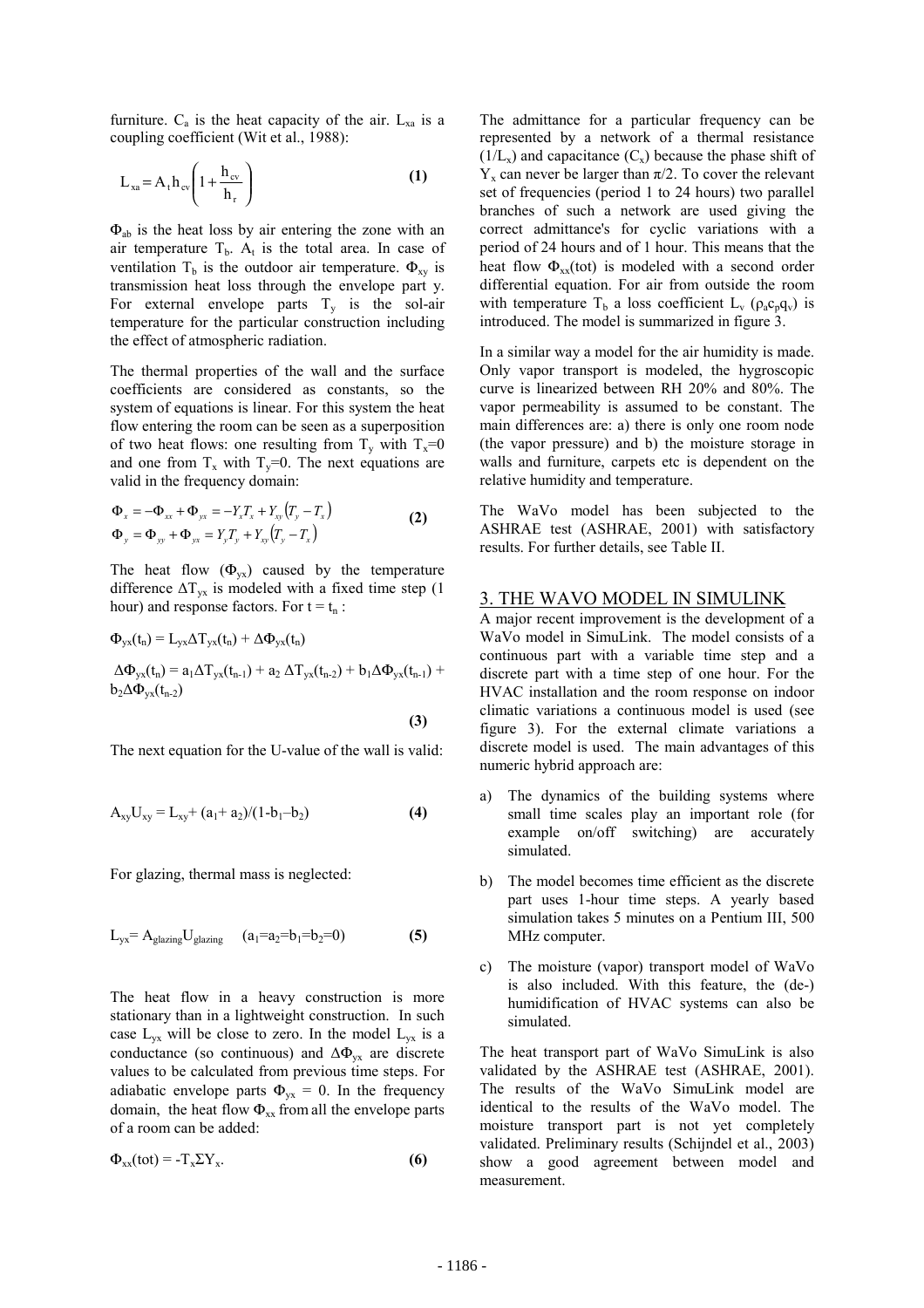In figure 4, an example of the use of a 1-zone WaVo SimuLink model is demonstrated. The inputs of the WaVo SimuLink model are heat flow and moisture flow and the outputs are air temperature and relative humidity. In this example the air temperature is controlled by a limited PI controller and the relative humidity bounds are controlled by a humidifier and a de-humidifier.

#### 4.THE HEATING SYSTEM IN SIMULINK

A short introduction of the heating system is now given. An energy roof collector is cooled by a heat pump so that its surface temperature will often be below the ambient air temperature. This has the advantage that besides solar energy, also energy is gained from the ambient air. In the Netherlands the winters are mild and humid with little sunshine, so the system is very promising. In the past four years, several configurations of an energy roof with a focus on the convective heat recovery from ambient air have been investigated at the GEO test site of the University (Jong et al., 2000). The thermal energy storage (TES) is located at the cold side of the heat pump so instead of heat loss even heat gain is possible. In figure 5, an outline is given of the energy roof system. The system has two identical roof surfaces, one facing south and one facing north. This enables to investigate whether an energy roof facing north, without direct solar radiation is cost effective. Circulating the cooling fluid through the energy roof charges the TES. Discharging the TES is accomplished by passing the cooling fluid through the heat pump. (In the real system charging and discharging can be done at the same time, when the energy roof is extracting heat from outside and there is a simultaneous heat demand from the dwelling). The collector of the test site consists of a simple perforated plate designed primarily for convective heat transfer.

The measurements of (Jong et al., 2000) are used for the determination of the constants in the component models. The models are:

- Heat pump model:

$$
\begin{bmatrix}\n\text{COP} = \mathbf{k} \cdot \frac{0.5 \cdot \text{T}_{\text{cin}} + 0.5 \cdot \text{T}_{\text{out}} + 273.15}{(0.5 \cdot \text{T}_{\text{cin}} + 0.5 \cdot \text{T}_{\text{out}}) - (0.5 \cdot \text{T}_{\text{vin}} + 0.5 \cdot \text{T}_{\text{vout}})} \\
\text{C}_{\text{c}} \frac{d \text{T}_{\text{out}}}{dt} = \text{F}_{\text{cin}} \cdot \text{cw} \cdot (\text{T}_{\text{cin}} - \text{T}_{\text{out}}) + \text{COP} \cdot \text{Ehp} \\
\text{C}_{\text{v}} \frac{d \text{T}_{\text{vout}}}{dt} = \text{F}_{\text{vin}} \cdot \text{cw} \cdot (\text{T}_{\text{vin}} - \text{T}_{\text{vout}}) - (\text{COP} - 1) \cdot \text{Ehp}\n\end{bmatrix}
$$
\n(7)

Where  $T$  is temperature  $[°C]$ , COP Coefficient of Performance [-], k heat pump efficiency determined from the measurements at the GEO test site,  $(k=0.4)$ , cw specific heat capacity of water, C heat capacity of

the water and pipes in the heat pump  $(C_v=C_c \approx 10^5$  $J/K$ ), 1, t time[s], F mass flow [kg/s], Ehp heat pump electric power supply (1200 W). Subscript c means water at the condenser, v water at the evaporator, in, incoming, out, outgoing. The complete S-function code for the heat pump model is given in the appendix.

- Energy roof model:

$$
C_{r} \frac{dT_{\text{rout}}}{dt} = F_{\text{rin}} \cdot \text{cw} \cdot (T_{\text{rin}} - T_{\text{rout}}) + k1 \cdot \text{Esolar}
$$

$$
-k2 \cdot (\frac{T_{\text{rin}} + T_{\text{rout}}}{2} - T_{\text{e}})
$$
(8)

Where Esolar irradiance  $[W/m^2]$ , k1 and k2 empirical determined factors (k1=0.8 m<sup>2</sup> and k2=125 W/K). Subscript r means water at energy roof, e exterior.

Thermal energy storage:

$$
m \cdot cw \cdot \frac{dT_{\text{bout}}}{dt} = F_{\text{bin}} \cdot cw \cdot T_{\text{bin}} - F_{\text{bout}} \cdot cw \cdot T_{\text{bout}} \tag{9}
$$

Where m is the mass of storage [kg], Subscript b means water in TES.

The models (7), (8) and (9) are implemented in SimuLink also using S-functions. A complete example of the S-Function of the heat pump model can be found in the appendix.

#### 5. ANALYSIS

With the parameters found from the measurements the calculated performances of the components are compared with measurements. The input for the models are: the measured incoming and outgoing mass flows, incoming water temperatures (and for the energy roof also the external temperature and the irradiance on the inclined surface). Figure 6 shows that the models of the components predict the outgoing water temperatures well: The upper left part shows the outgoing water temperature at the evaporator and condenser of the heat pump. The upper right part shows the outgoing water temperature of the energy roof system. The lower part shows the outgoing water temperature of the TES.

In figure 7, the complete energy roof system, connected to the building zone model in SimuLink, is presented. The control strategy is simple. All mass flows (water) are kept constant (0.02 kg/s) and the heat pump is controlled by the internal temperature and an on/off switch (Relay). The external temperature and the irradiance on the inclined surface are used as input for the simulation of the complete system.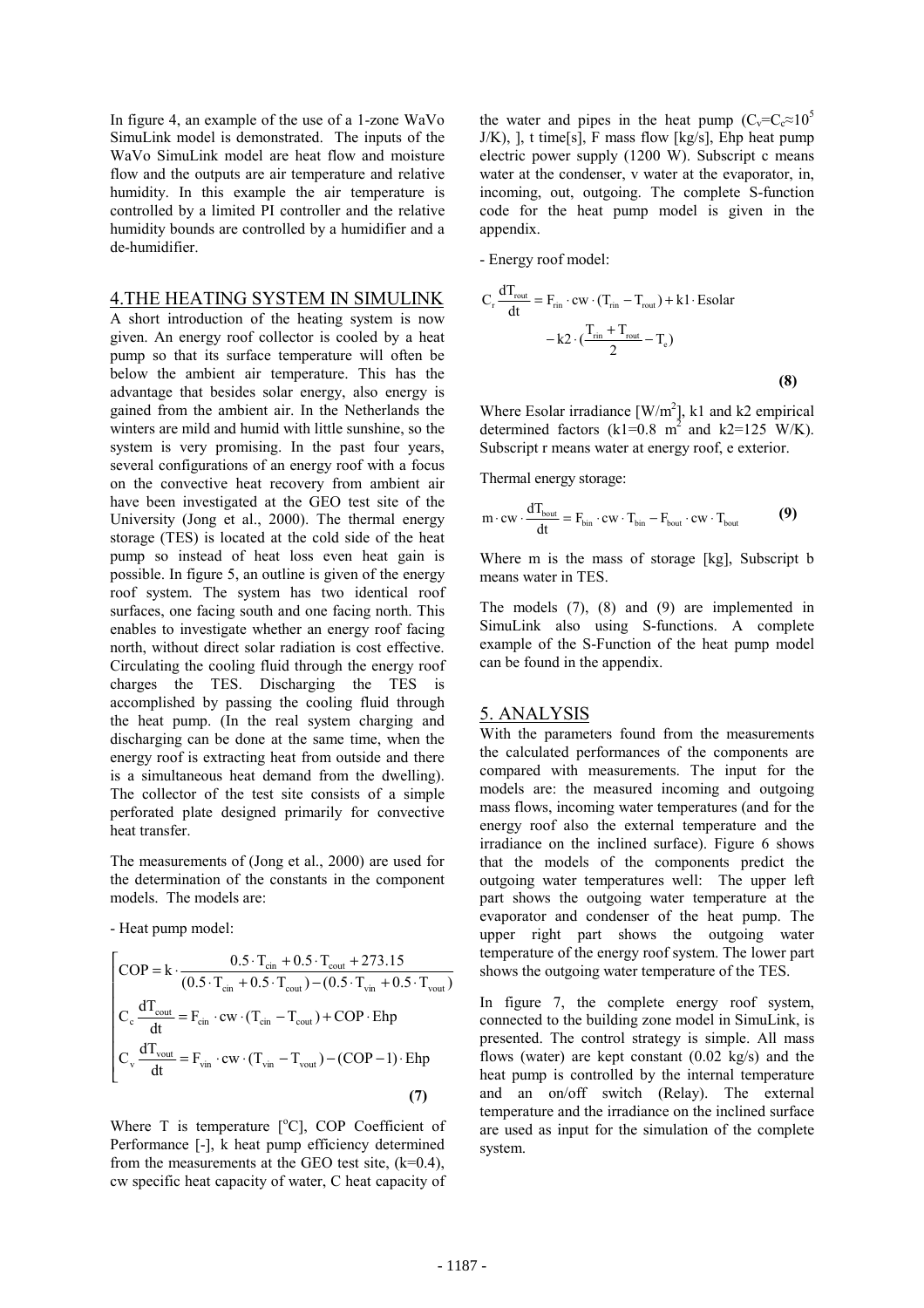In figure 8 left part, the simulated indoor air temperature using the model of figure 7, is compared with measurements. There are differences between the calculated values and the measured ones. This is probably due to a different control of the mass flows between the model and the reality, where the mass flows are also switched on and off. This has not been implemented yet and is left over for future research. Figure 8 right part, shows the temperatures for a 48 hours period. These include: Incoming and outgoing water temperatures of the evaporator and condenser, outgoing water temperature of the energy roof and internal and external air temperatures.

 The model of figure 7, has successfully been used for optimizing the energy roof system (Blezer, 2003). Up to now, it may be concluded that cost-efficient application of a heat pump in a dwelling is best achieved by bivalent systems. The capacity of the heat pump is limited then to about 30% of the total required maximal heating capacity.

#### **CONCLUSIONS**

The next applications of S-functions in SimuLink for building systems component simulation are evaluated:

- A hybrid (continuous/discrete) building zone model capable of simulating the thermal and hygric indoor climate. The main advantages of this model are: a) the dynamics of the building systems of time scales less than an hour are accurately simulated, b) the model becomes time efficient. The building zone model is validated with the ASHRAE test (ASHRAE, 2001) and shows a good agreement
- Continuous models of a heat pump, an energy roof and a TES (Thermal Energy Storage). The main advantages of this approach are: a) a clear relation between mathematical model (system of Ordinary Differential Equations (ODEs)) and computer code in the S-functions, b) the state of art ODE solvers of MatLab gives accurate solutions. The models are compared with measurements and show a good agreement.
- A complete energy roof and building model containing all the above mentioned components with a preliminary simple control strategy. Future models will include more advanced control strategies in order to get more realistic simulation results and to validate the complete model.

The evaluation illustrates the powerful and flexible nature of Matlab/SimuLink for simulating building systems models.

### REFERENCES

- ASHRAE, 2001, Standard method of test for the evaluation of building energy analysis computer programs, standard 140-2001.
- Blezer, I., 2002, Modeling, Simulation and optimization of a heat pump assisted energy roof system. Master thesis (in Dutch), Univ. of Tech. Eindhoven, group FAGO.
- Jong, J. de, A.W.M. van Schijndel and C.E.E. Pernot, 2000, Evaluation of a low temperature energy roof and heat pump combination, Int. Building Physics Conference Eindhoven, 18-21 Sept. 2000

Mathworks Inc., 1997, Simulink version 2.

- Schijndel, A.W.M. van et all, 2003, Optimal setpoint operation of the climate control of a monumental church, accepted for publication for the  $2^{ND}$ international conference on research in building physics, Leuven, September 14-18 2003.
- Wit M.H. de and H.H. Driessen, 1988, ELAN A Computer Model for Building Energy Design. Building and Environment, Vol.23, No 4, pp.285- 289
- Wit, M.H. de, 2001, WaVo, a simulation model for the thermal and hygric performance of a building, Univ. of Tech. Eindhoven, group FAGO.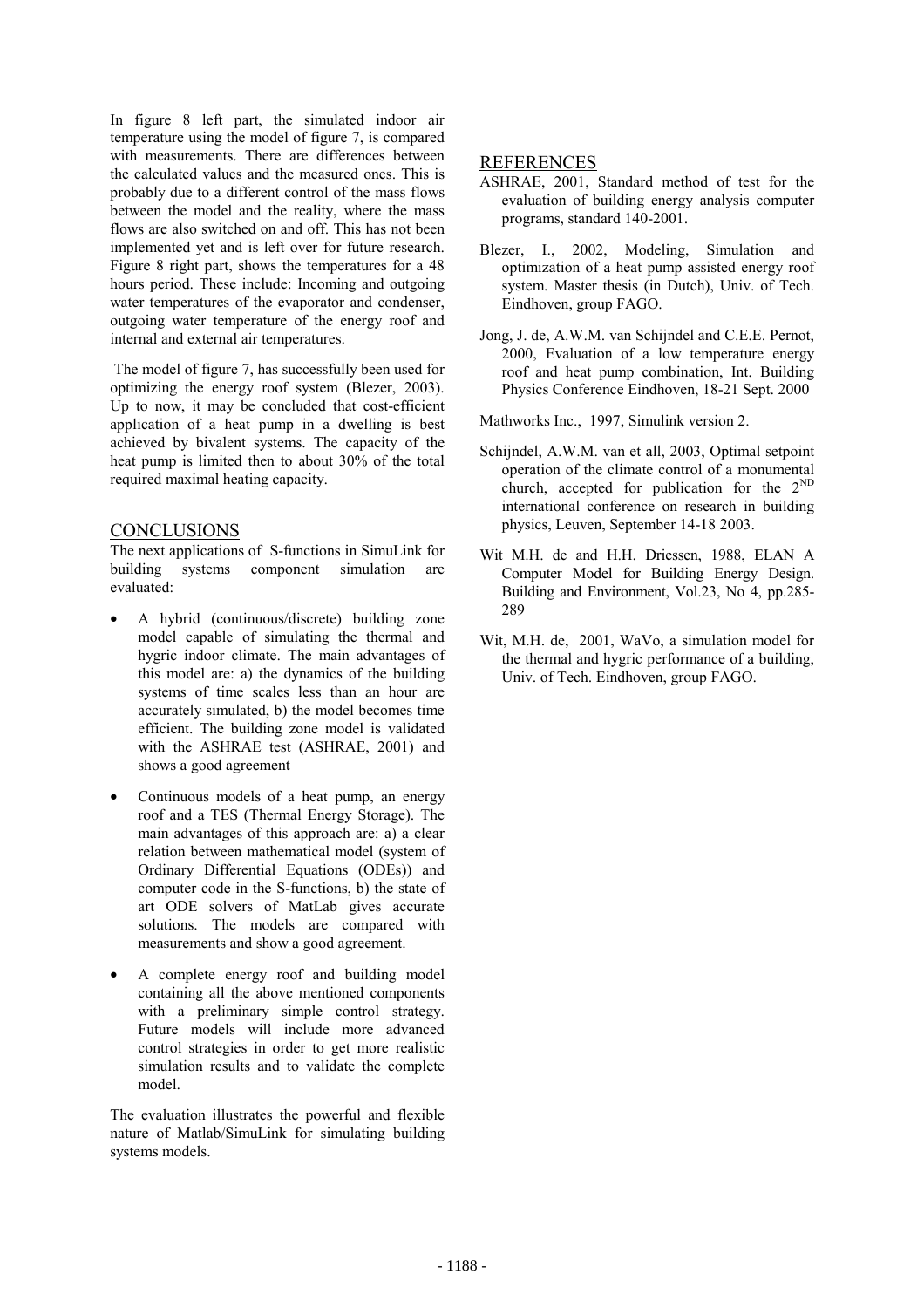

Figure 1. SimuLink block definition.



Figure 2. The room model as a thermal network



Figure 3. The thermal model for one zone



Figure 4 . The WaVoSimuLink Model, including an examples controllers: a PID Tair-controller with limited heating/cooling and on/off RHair-controllers with (de) humidification.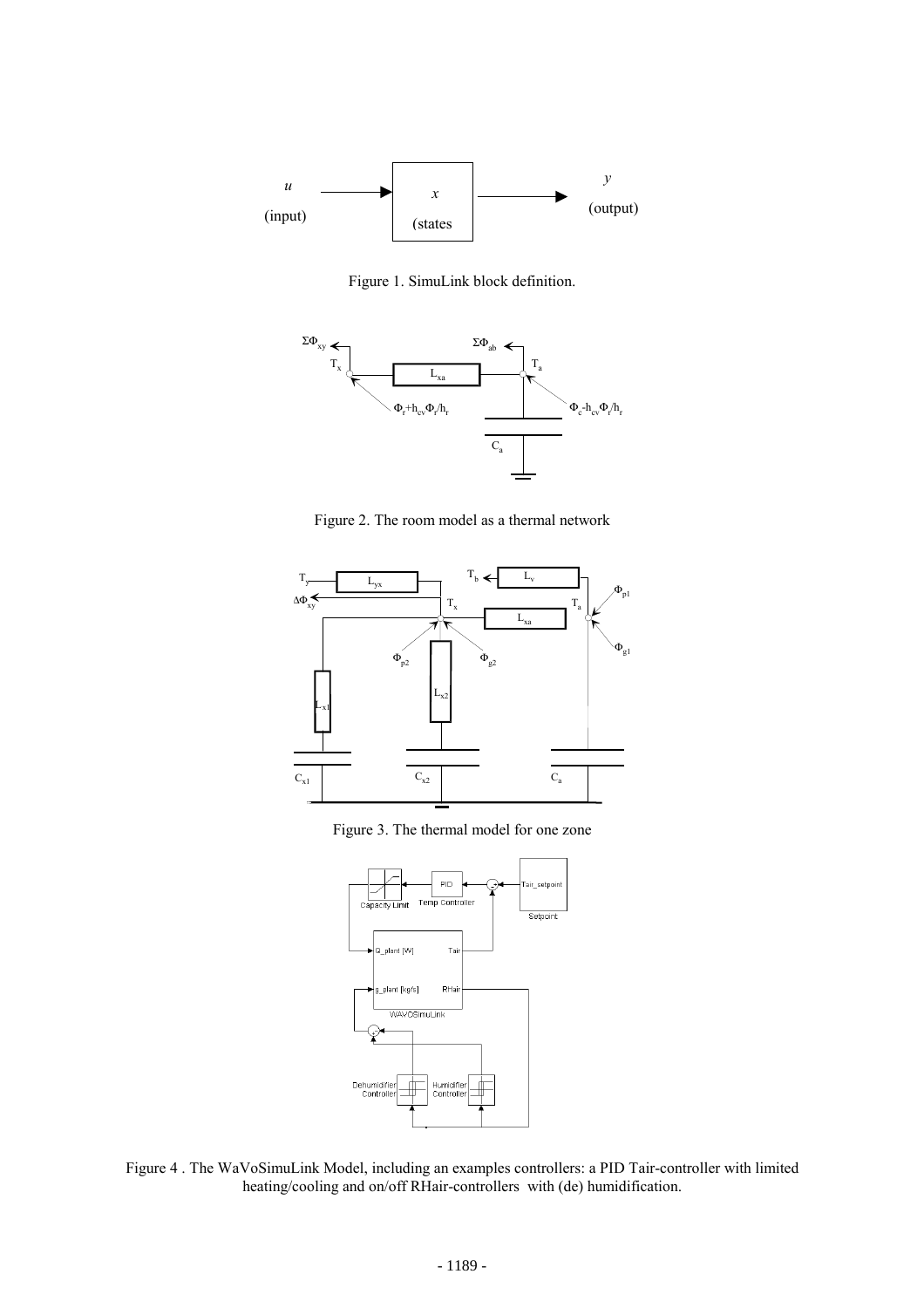

Figure 5. The energy roof system, including water temperatures (bold italic).



Figure 6. Simulation and measurement of the outgoing water temperature of: the heatpump (upper left), the energy roof (upper right) and TES (lower).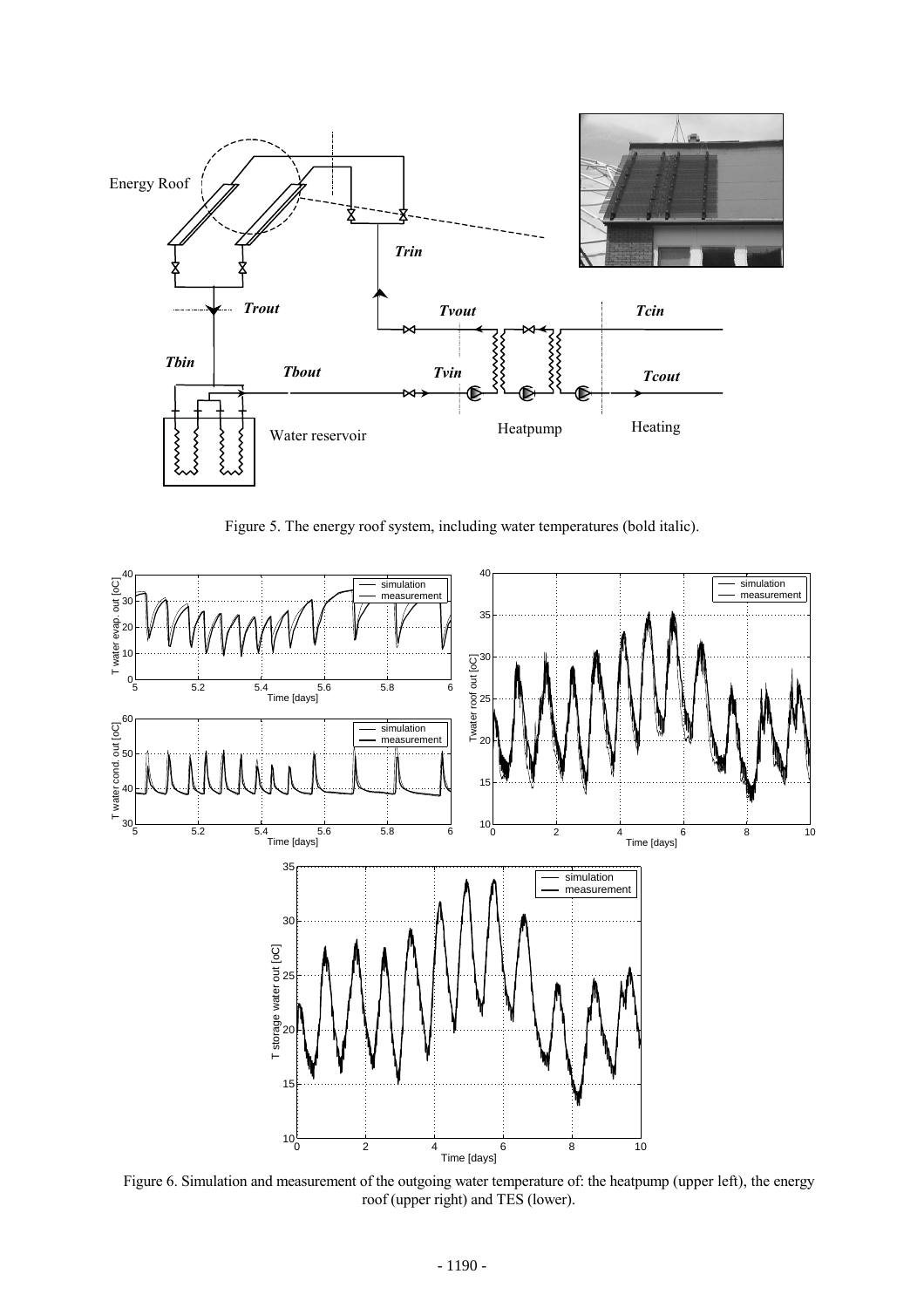![](_page_6_Figure_0.jpeg)

Figure 7. The complete energy roof system in SimuLink.

![](_page_6_Figure_2.jpeg)

Figure 8. The indoor air temperature, measured & simulated (left); Simulation of the total system (right) Table I. Stages in S-functions (Mathworks, 1997):  $C =$  Continuous, D = Discrete, O = Output, t = time).

| <b>Simulation stage</b>    | <b>S-Function Routine</b> | Flag       | Computation                       |
|----------------------------|---------------------------|------------|-----------------------------------|
| Initialization             | mdlInitializeSizes        | flag $= 0$ | $x = x_0$                         |
| Calculation of outputs     | mdlOutputs                | flag = $3$ | $x = x_C + x_D, y = f_O(t, x, u)$ |
| Update discrete states     | mdlUpdate                 | flag $= 2$ | $x_D = f_D(t, x, u)$              |
| Calculation of derivatives | mdlDerivatives            | flag = $1$ | $dx_C/dt = f_C(t,x,u)$            |

Table II Comparison of the room model with some cases of the standard test (ASHRAE, 2001):

| <b>Case Nr. Simulation of</b>                                | hr of occ. | model result | min.test | max. test |
|--------------------------------------------------------------|------------|--------------|----------|-----------|
| 600ff mean indoor temperature $[°C]$                         | NA         | 25.1         | 24.2     | 25.9      |
| min. indoor temperature $\lceil {^{\circ}C} \rceil$<br>600ff | 79         | $-17.9$      | $-18.8$  | $-15.6$   |
| max. indoor temperature $[°C]$<br>$600\mathrm{ff}$           | 6951       | 64.0         | 64.9     | 69.5      |
| 900ff<br>mean indoor temperature $[°C]$                      | <b>NA</b>  | 25.1         | 24.5     | 25.9      |
| min. indoor temperature $\lceil {^{\circ}C} \rceil$<br>900ff | 80         | $-5.1$       | $-6.4$   | $-1.6$    |
| 900ff<br>max. indoor temperature $[°C]$                      | 5871       | 43.5         | 41.8     | 44.8      |
| 600<br>annual sensible heating [MWh]                         | NA         | 4.9          | 4.3      | 5.7       |
| annual sensible cooling [MWh]<br>600                         | NA         | 6.5          | 6.1      | 8.0       |
| 600<br>peak heating [kW]                                     | 74         | 4.0          | 3.4      | 4.4       |
| 600<br>peak sensible cooling [kW]                            | 6949       | 5.9          | 6.0      | 6.6       |
| annual sensible heating [MWh]<br>900                         | <b>NA</b>  | 1.7          | 1.2      | 2.0       |
| 900<br>annual sensible cooling [MWh]                         | NA         | 2.6          | 2.1      | 3.4       |
| 900<br>peak heating [kW]                                     | 79         | 3.5          | 2.9      | 3.9       |